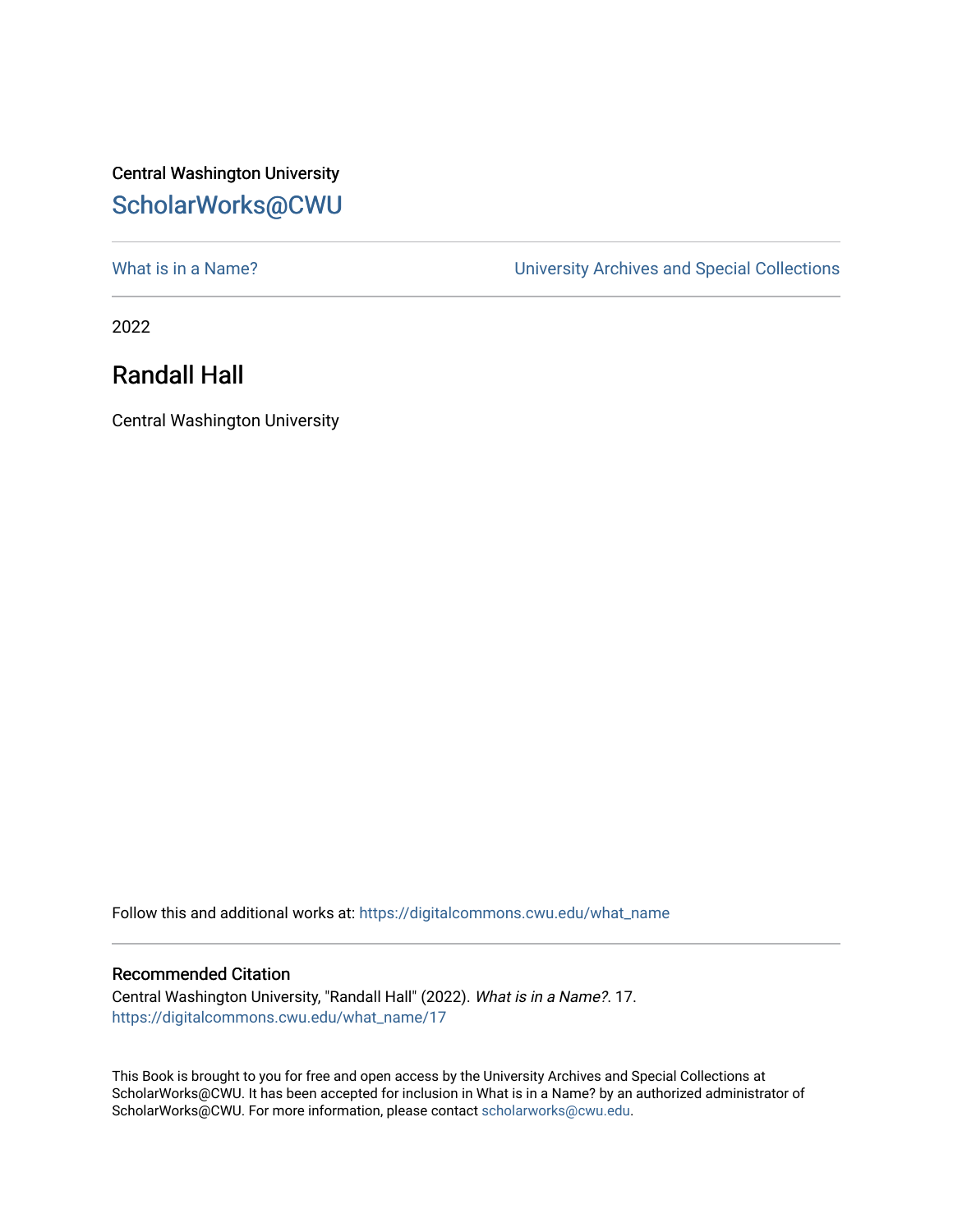What is in a Name? Randall Hall

Born in Canada and raised in Rainier, Washington, Reino Randall came to Ellensburg to attend the Washington State Normal School in 1928 and found a career.

Randall, who was born in 1911, recalled in an oral history recorded in the mid-1990s, that after graduating from the normal school in 1934, he worked as an art teacher in Wapato, Washington, before going back to school to earn a master's degree in teaching at Columbia University Teacher's College.

Randall told historian Samuel Mohler that since money was tight when he decided to go back to school in 1937, he had to hitch-hike part of the way and worked on a sheep train to earn money.

"I arrived in New York, smelling like sheep, with \$200 in my pocket, and a job washing dishes at the International House where I stayed," Randall said. Following graduation, Randall taught art at the high school in Gloversville, New York.

In 1938, Randall married Naomi Edwards, a descendent of early pioneer settlers in the Kittitas Valley, who he had met in Ellensburg, and was hired at his alma mater to teach art and design. He didn't leave until his retirement from the school 38 years later, in 1976.

During that time, he saw his department move from almost strictly classical art instruction to embracing graphic design and more commercial types of art, and served as chair of the Art Department for many years.

In addition to his teaching career at Central, over the years Randall taught summer classes at Fresno State College, the Toledo Museum, the University of Hawaii, the Honolulu Academy of Arts, and the University of Montana. He also served on the Washington State Arts Commission for many years.

Randall also helped create the first international study abroad programs at Central, including numerous educational study trips to Mexico City.

Following his retirement, Randall and his wife (who also had a long career as an art teacher in Ellensburg) relocated to San Jose, California, to be closer to their children (both CWU graduates). He died in 1997 at the age of 85, while Naomi died in 2011. Both are buried in the IOOF Cemetery in Ellensburg.

In 1969, a Fine and Applied Arts Complex consisting of two buildings was built at Central, which was named for Randall and Helen Michaelsen, a long-time Home Economics professor at the university.